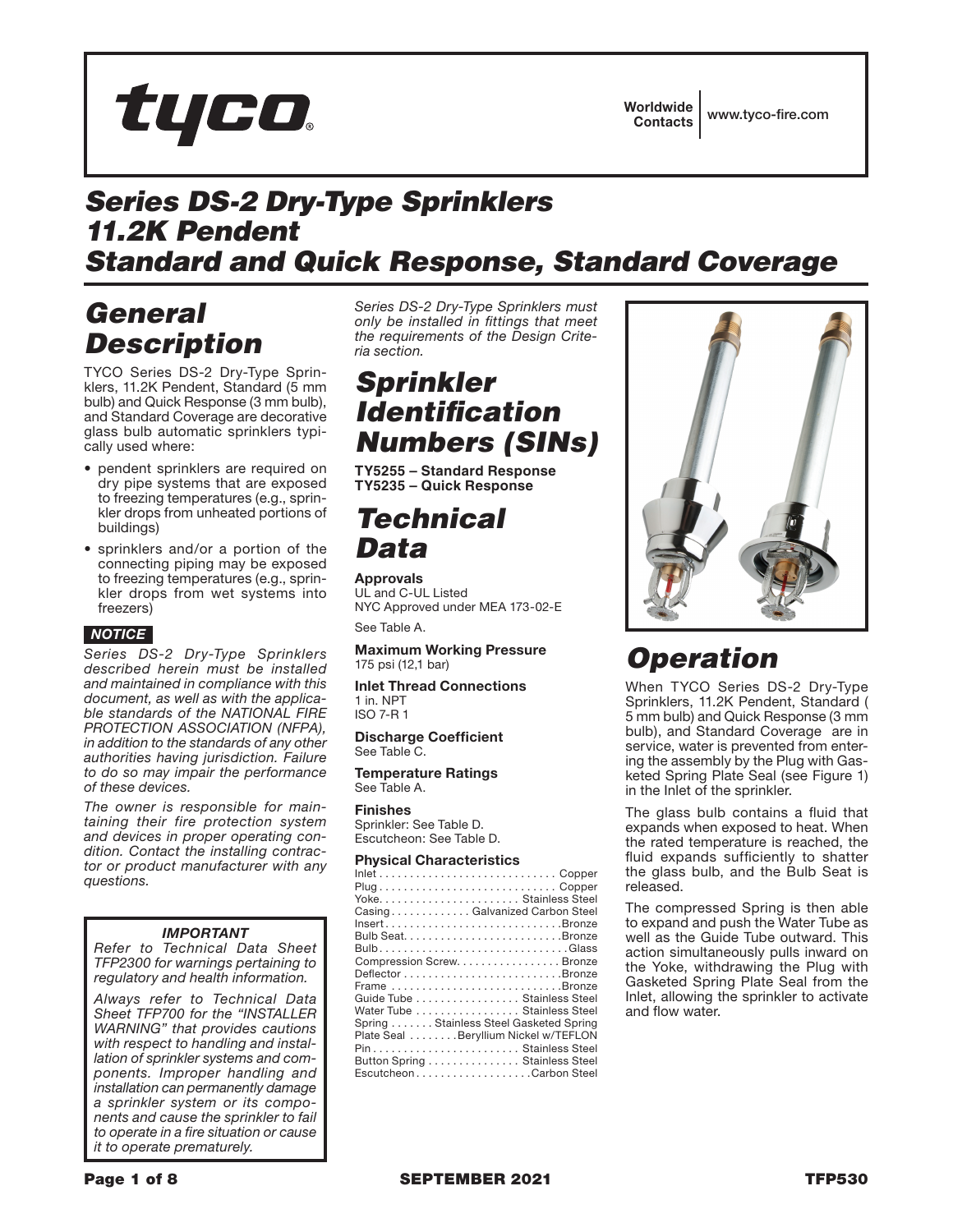|                              |                                  | TY5255<br><b>Standard Response</b>     |                                 |                 |  |  |  |
|------------------------------|----------------------------------|----------------------------------------|---------------------------------|-----------------|--|--|--|
| <b>Temperature</b><br>Rating | <b>Bulb</b><br><b>Color Code</b> | TY5235<br>Quick Response               |                                 |                 |  |  |  |
|                              |                                  | with Flush Escutcheon<br>(Figure 2)    |                                 |                 |  |  |  |
|                              |                                  | with Recessed Escutcheon<br>(Figure 3) |                                 |                 |  |  |  |
|                              |                                  | with Extended Escutcheon<br>(Figure 4) |                                 |                 |  |  |  |
|                              |                                  | without Escutcheon<br>(Figure 5)       |                                 |                 |  |  |  |
|                              |                                  | <b>SPRINKLER FINISH</b>                |                                 |                 |  |  |  |
|                              |                                  | <b>Natural</b><br><b>Brass</b>         | <b>Chromed</b><br><b>Plated</b> | Signal<br>White |  |  |  |
| 135°F (57°C)                 | Orange                           |                                        |                                 |                 |  |  |  |
| 155°F (68°C)                 | Red                              |                                        |                                 |                 |  |  |  |
| 175°F (79°C)                 | Yellow                           | 1, 2, 3                                |                                 |                 |  |  |  |
| 200°F (93°C)                 | Green                            |                                        |                                 |                 |  |  |  |
| 286°F (141°C)<br><b>Blue</b> |                                  |                                        |                                 |                 |  |  |  |

Notes:

1. Listed by Underwriters Laboratories, Inc. (UL), maximum order length of 48 inches

2. Listed by Underwriters Laboratories for use in Canada (C-UL), maximum order length of 48 inches 3. Approved by the City of New York under MEA 173-02-E

*TABLE A SERIES DS-2 STANDARD & QUICK RESPONSE, STANDARD COVERAGE DRY-TYPE PENDENT SPRINKLERS LABORATORY LISTINGS AND APPROVALS*



# *Design Criteria*

TYCO Series DS-2 Dry-Type Sprinklers, 11.2K Pendent, Standard (5 mm bulb) and Quick Response (3 mm bulb), and Standard Coverage are intended for use in fire sprinkler systems designed in accordance with the standard coverage installation rules recognized by the applicable listing agency (e.g., UL Listing is based on NFPA 13 requirements).

### Sprinkler Fittings

Install 1 in. NPT Series DS-2 Dry-Type Sprinklers in the 1 in. NPT outlet or run of the following fittings:

- malleable or ductile iron threaded tee fittings that meet the dimensional requirements of ANSI B16.3 (Class 150)
- cast iron threaded tee fittings that meet the dimensional requirements of ANSI B16.4 (Class 125)

Do not install Series DS-2 Dry-Type Sprinklers into elbow fittings. The Inlet of the sprinkler can contact the interior of the elbow.

The unused outlet of the threaded tee is plugged as shown in Figure 9.

You can also install Series DS-2 Dry-Type Sprinklers in the 1 in. NPT outlet of a GRINNELL Figure 730 Mechanical Tee. However, the use of the Figure 730 Tee for this arrangement is limited to wet pipe systems.

The configuration shown in Figure 8 is only applicable for wet pipe systems where the sprinkler fitting and waterfilled pipe above the sprinkler fitting are not subject to freezing and where the length of the dry-type sprinkler has the minimum exposure length depicted in Figure 10. See the Exposure Length section.

For wet pipe system installations of 1 in. NPT Series DS-2 Dry-Type Sprinklers connected to CPVC piping, use only the following TYCO CPVC fittings:

- 1 in. x 1 in. NPT Female Adapter (P/N 80145)
- 1 in. x 1 in. x 1 in. NPT Sprinkler Head Adapter Tee (P/N 80249)

For dry pipe system installations, use only the side outlet of maximum 2 1/2 in. reducing tee when locating Series DS-2 Dry-Type Sprinklers directly below the branchline. Otherwise, use the configuration shown in Figure 9 to assure complete water drainage from above Series DS-2 Dry-Type Sprinklers and the branchline. Failure to do so may result in pipe freezing and water damage.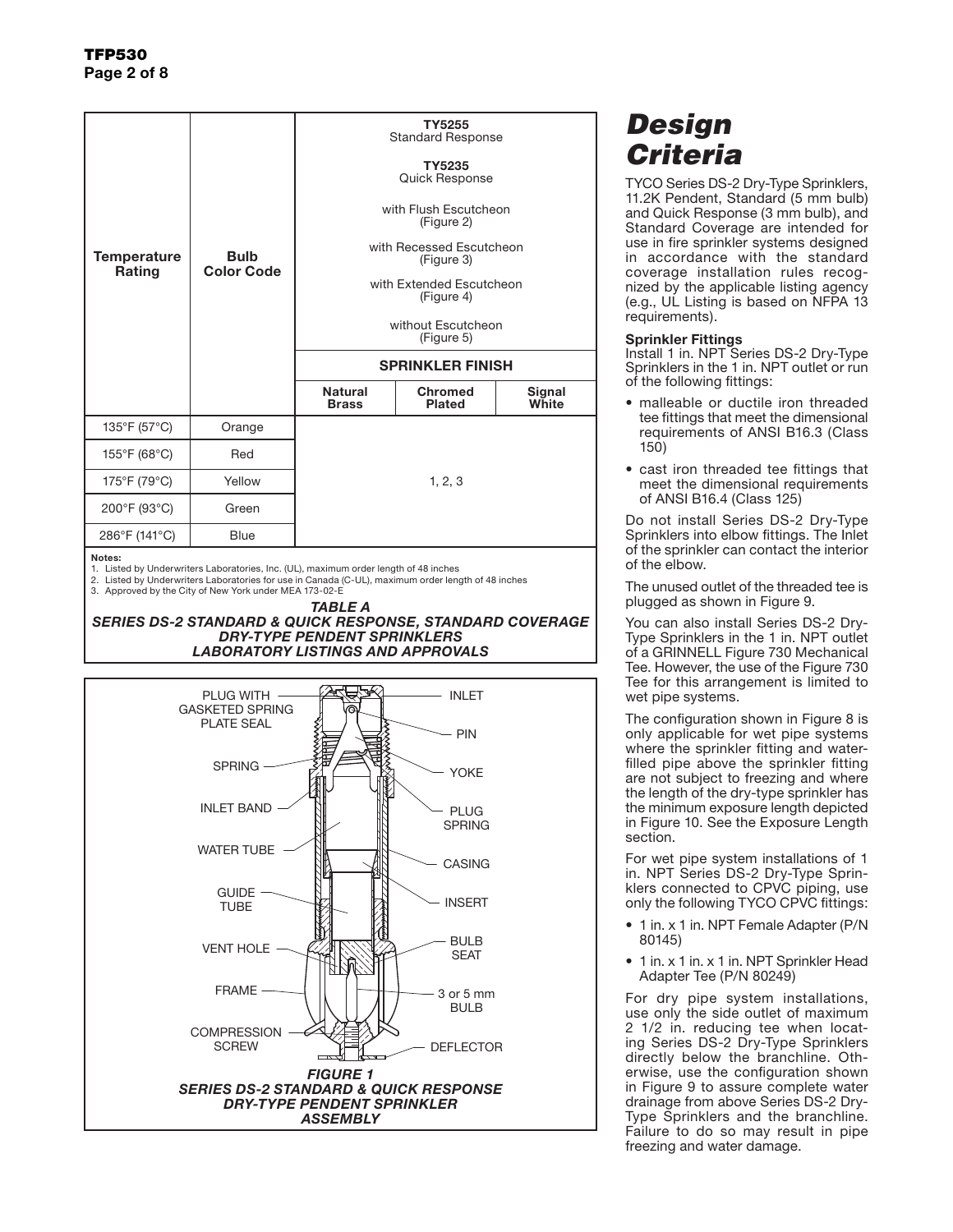|                                    | Temperatures for Heated Area <sup>1</sup>                                                |                 |                |  |  |  |
|------------------------------------|------------------------------------------------------------------------------------------|-----------------|----------------|--|--|--|
| <b>Ambient Temperature</b>         | $40^{\circ}$ F                                                                           | $60^{\circ}$ F  |                |  |  |  |
| <b>Exposed to</b>                  | $(4^{\circ}C)$                                                                           | $(16^{\circ}C)$ |                |  |  |  |
| <b>Discharge End of Sprinkler</b>  | $(10^{\circ}C)$<br>Minimum Exposed Barrel Length <sup>2</sup> ,<br><b>Inches</b><br>(mm) |                 |                |  |  |  |
| $40^{\circ}$ F<br>$(4^{\circ}C)$   | $\boldsymbol{0}$                                                                         | 0               | 0              |  |  |  |
| $30^{\circ}$ F<br>$(-1^{\circ}C)$  | 0                                                                                        | 0               | 0              |  |  |  |
| $20^{\circ}$ F<br>$(-7^{\circ}C)$  | 4<br>(100)                                                                               | 0               | 0<br>$\Omega$  |  |  |  |
| $10^{\circ}$ F<br>$(-12^{\circ}C)$ | 8<br>(200)                                                                               | 1<br>(25)       |                |  |  |  |
| $0^{\circ}$ F                      | 12                                                                                       | 3               | 0              |  |  |  |
| $(-18^{\circ}C)$                   | (305)                                                                                    | (75)            |                |  |  |  |
| $-10$ °F                           | 14                                                                                       | 4               | 1              |  |  |  |
| $(-23^{\circ}C)$                   | (355)                                                                                    | (100)           | (25)           |  |  |  |
| $-20^{\circ}$ F                    | 14                                                                                       | 6               | 3              |  |  |  |
| $(-29^{\circ}C)$                   | (355)                                                                                    | (150)           | (75)           |  |  |  |
| $-30^{\circ}$ F                    | 16                                                                                       | 8               | $\overline{4}$ |  |  |  |
| $(-34^{\circ}C)$                   | (405)                                                                                    | (200)           | (100)          |  |  |  |
| $-40^{\circ}$ F                    | 18                                                                                       | 8               | 4              |  |  |  |
| $(-40^{\circ}C)$                   | (455)                                                                                    | (200)           | (100)          |  |  |  |
| $-50^{\circ}$ F                    | 20                                                                                       | 10              | 6              |  |  |  |
| $(-46^{\circ}C)$                   | (510)                                                                                    | (255)           | (150)          |  |  |  |
| $-60^{\circ}$ F                    | 20                                                                                       | 10              | 6              |  |  |  |
| $(-51^{\circ}C)$                   | (510)                                                                                    | (255)           | (150)          |  |  |  |

Notes: 1. For protected area temperatures that occur between values listed above, use the next cooler temperature.

2. These lengths are inclusive of wind velocities up to 30 mph (18,6 kph).

#### *TABLE B EXPOSED SPRINKLER BARRELS IN WET PIPE SYSTEMS MINIMUM RECOMMENDED LENGTHS*

## *NOTICE*

*Do not install Series DS-2 Dry-Type Sprinkler into any other type fitting. Failure to use the appropriate fitting may result in one of the following:*

- *• failure of the sprinkler to operate properly due to formation of ice over the Inlet Plug or binding of the Inlet Plug*
- *• insufficient engagement of the Inlet pipe-threads with consequent leakage*

### Drainage

In accordance with the minimum requirements of the NATIONAL FIRE PROTECTION ASSOCIATION for dry pipe sprinkler systems, branch, cross, and feed-main piping connected to dry sprinklers and subject to freezing temperatures must be pitched for proper drainage.

### Exposure Length

When using dry sprinklers in wet pipe sprinkler systems to protect areas subject to freezing temperatures, use Table B to determine a sprinkler's appropriate exposed barrel length to prevent water from freezing in the connecting pipes due to conduction. The exposed barrel length measurement must be taken from the face of the sprinkler fitting to the surface of the structure or insulation that is exposed to the heated area. See Figure 10 for an example.

For protected area temperatures between those given above, the minimum recommended length from the face of the fitting to the outside of the protected area may be determined by interpolating between the indicated values.

### Clearance Space

In accordance with Section 8.4.9.2 of the 2010 edition of NFPA 13, when connecting an area subject to freezing and an area containing a wet pipe sprinkler system, the clearance space around the sprinkler barrel of dry-type sprinklers must be sealed. Due to temperature differences between two areas, the potential for the formation of condensation in the sprinkler and subsequent ice build-up is increased. If this condensation is not controlled, ice build-up can occur that might damage the drytype sprinkler and/or prevent proper operation in a fire situation.

Use of the Model DSB-2 Dry Sprinkler Boot, described in Technical Data Sheet TFP591 and shown in Figure 11, can provide the recommended seal.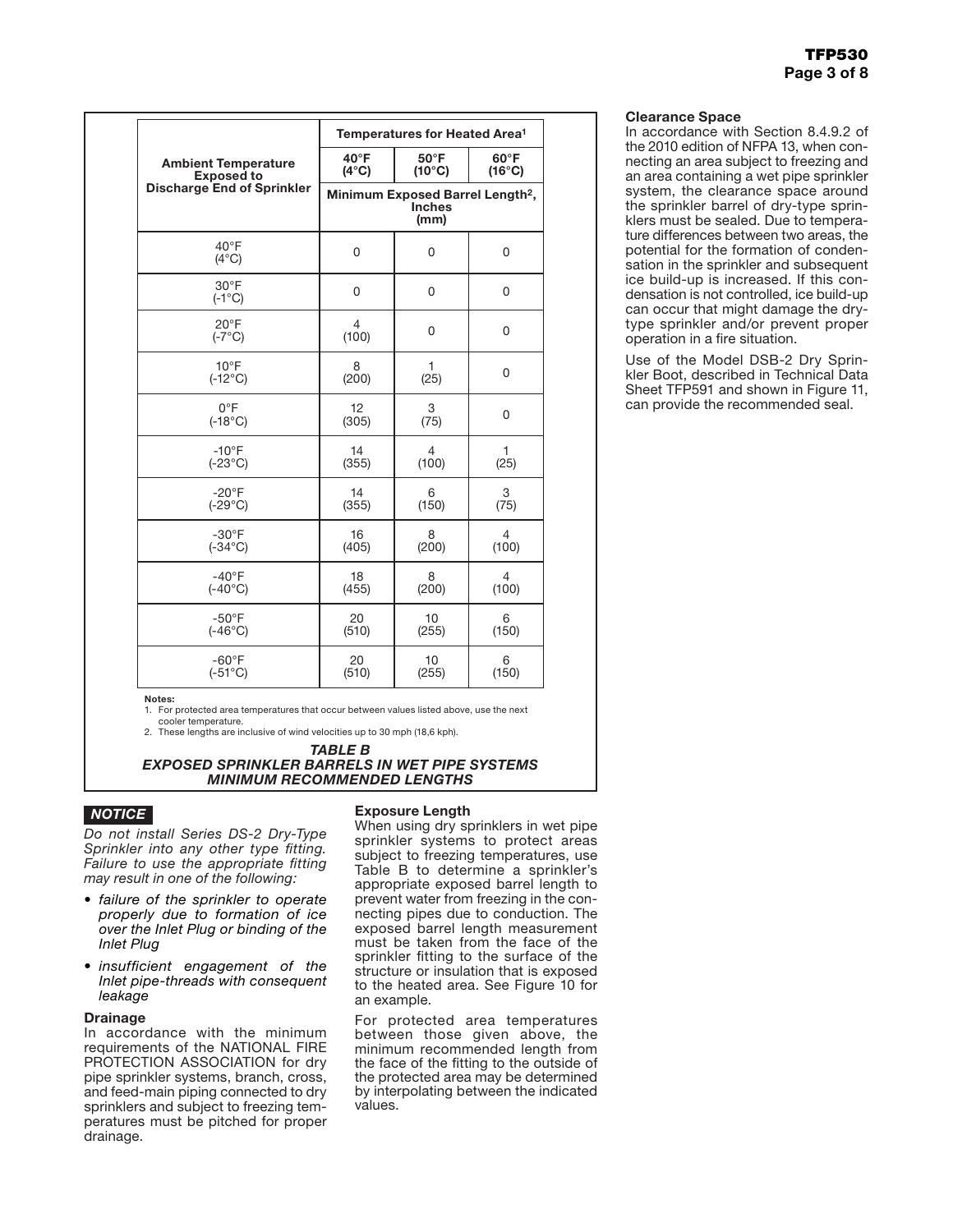

| K-factor                                                                                                                                                                                                                                                                                                                           | K-factor,                 |  |  |  |  |  |  |  |
|------------------------------------------------------------------------------------------------------------------------------------------------------------------------------------------------------------------------------------------------------------------------------------------------------------------------------------|---------------------------|--|--|--|--|--|--|--|
| Length,                                                                                                                                                                                                                                                                                                                            | GPM/psi <sup>1/2</sup>    |  |  |  |  |  |  |  |
| Inches (mm)                                                                                                                                                                                                                                                                                                                        | (LPM/bar <sup>1/2</sup> ) |  |  |  |  |  |  |  |
| 2-1/2 to 6-1/4                                                                                                                                                                                                                                                                                                                     | 11.2                      |  |  |  |  |  |  |  |
| (63 mm to 159 mm)                                                                                                                                                                                                                                                                                                                  | (161, 3)                  |  |  |  |  |  |  |  |
| 6-1/2 to 10-1/2                                                                                                                                                                                                                                                                                                                    | 11.1                      |  |  |  |  |  |  |  |
| (165 mm to 267 mm)                                                                                                                                                                                                                                                                                                                 | (159, 8)                  |  |  |  |  |  |  |  |
| 10-3/4 to 14-3/4                                                                                                                                                                                                                                                                                                                   | 11.0                      |  |  |  |  |  |  |  |
| (273 mm to 375 mm)                                                                                                                                                                                                                                                                                                                 | (158, 4)                  |  |  |  |  |  |  |  |
| 15 to 18-3/4                                                                                                                                                                                                                                                                                                                       | 10.9                      |  |  |  |  |  |  |  |
| (381 mm to 476 mm)                                                                                                                                                                                                                                                                                                                 | (157, 0)                  |  |  |  |  |  |  |  |
| 19 to 23                                                                                                                                                                                                                                                                                                                           | 10.8                      |  |  |  |  |  |  |  |
| (483 mm to 584 mm)                                                                                                                                                                                                                                                                                                                 | (155, 5)                  |  |  |  |  |  |  |  |
| 23-1/4 to 26-3/4                                                                                                                                                                                                                                                                                                                   | 10.7                      |  |  |  |  |  |  |  |
| (591 mm to 679 mm)                                                                                                                                                                                                                                                                                                                 | (154,1)                   |  |  |  |  |  |  |  |
| 27-1/4 to 31-1/4                                                                                                                                                                                                                                                                                                                   | 10.6                      |  |  |  |  |  |  |  |
| (692 mm to 794 mm)                                                                                                                                                                                                                                                                                                                 | (152, 6)                  |  |  |  |  |  |  |  |
| 31-1/2 to 35-1/4                                                                                                                                                                                                                                                                                                                   | 10.5                      |  |  |  |  |  |  |  |
| (800 mm to 895 mm)                                                                                                                                                                                                                                                                                                                 | (151, 2)                  |  |  |  |  |  |  |  |
| 35-1/2 to 39-1/2                                                                                                                                                                                                                                                                                                                   | 10.4                      |  |  |  |  |  |  |  |
| (902 mm to 1003 mm)                                                                                                                                                                                                                                                                                                                | (149, 8)                  |  |  |  |  |  |  |  |
| 39-3/4 to 43-1/2                                                                                                                                                                                                                                                                                                                   | 10.3                      |  |  |  |  |  |  |  |
| (1010 mm to 1105 mm)                                                                                                                                                                                                                                                                                                               | (148, 3)                  |  |  |  |  |  |  |  |
| 43-3/4 to 48                                                                                                                                                                                                                                                                                                                       | 10.2                      |  |  |  |  |  |  |  |
| (1111 mm to 1219 mm)                                                                                                                                                                                                                                                                                                               | (146, 9)                  |  |  |  |  |  |  |  |
| Notes:<br>K-factor Length is determined as follows:<br>Flush: Order Length from Figure 2 plus 1/2 in.<br>$(12,7 \text{ mm})$<br>Recessed: Order Length from Figure 3 plus 1/4<br>in. (6,3 mm)<br>Extended: Order Length from Figure 4 plus 3-1/4<br>in. (82,6 mm)<br>المستمتل مسمعة والمسحر المصامع ومستحياته<br>والتقريب والموابا |                           |  |  |  |  |  |  |  |

• Without Escutcheon: Order Length from Figure 5 minus 2-1/4 in. (57,2 mm)

*TABLE C DISCHARGE COEFFICIENTS*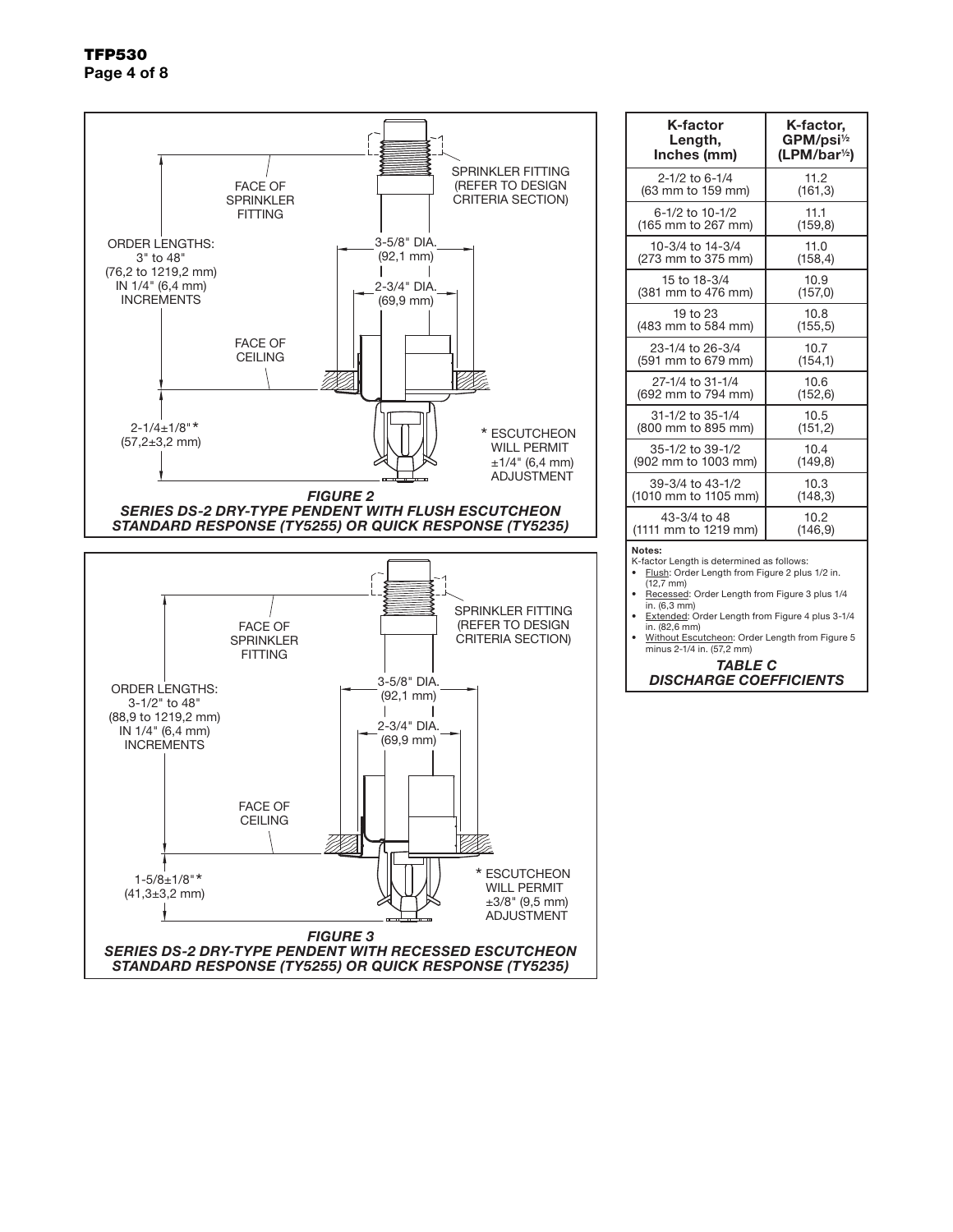## TFP530 Page 5 of 8

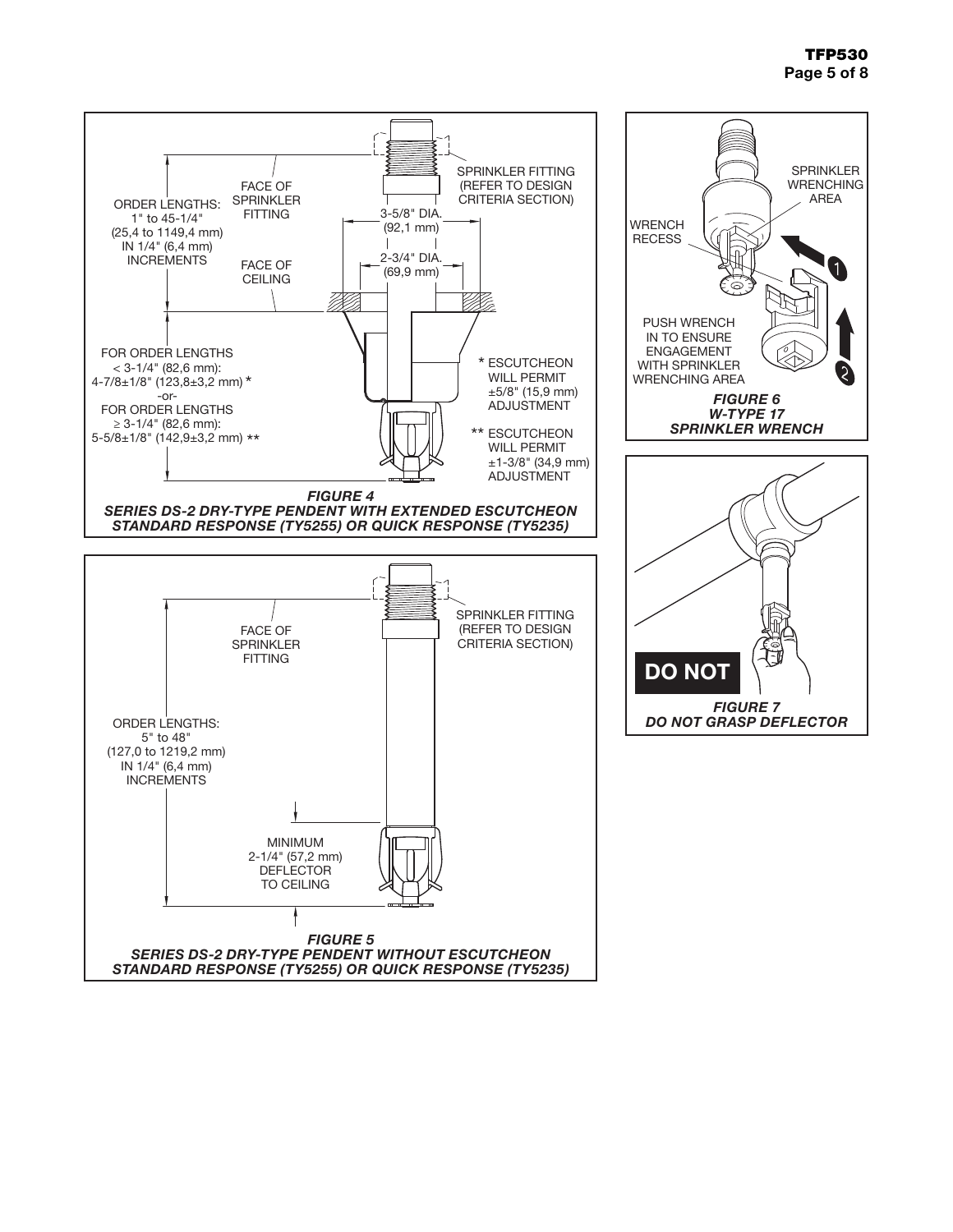

# *Installation*

TYCO Series DS-2 Dry-Type Sprinklers, 11.2K Pendent, Standard (5 mm bulb) and Quick Response (3 mm bulb), and Standard Coverage must be installed in accordance with this section.

### General Instructions

Series DS-2 Dry-Type Sprinklers must only be installed in fittings that meet the requirements of the Design Criteria section. See the Design Criteria section for other important requirements regarding piping design and sealing of the clearance space around the sprinkler Casing. With reference to Figure 7, do not grasp the sprinkler by the Deflector. Failure to follow this instruction may impair performance of the device.



Do not install any bulb-type sprinkler if the bulb is cracked or there is a loss of liquid from the bulb. With the sprinkler held horizontally, a small air bubble should be present. The diameter of the air bubble is approximately 1/16 in. (1,6 mm) for the 135°F (57°C) rating to 1/8 in. (3,2 mm) for the 360°F (182°C) rating.

A leak-tight 1 in. NPT sprinkler joint should be obtained by applying a minimum-to-maximum torque of 20 to 30 lb-ft (26,8 to 40,2 N·m). Higher levels of torque may distort the sprinkler Inlet with consequent leakage or impairment of the sprinkler.

Do not attempt to compensate for insufficient adjustment in an Escutcheon Plate by under or over-tightening the sprinkler. Re-adjust the position of the sprinkler fitting to suit.

*Note: Install pendent sprinklers only in the pendent position. The Deflector of a pendent sprinkler must be parallel to the ceiling.*

**Step 1.** With a non-hardening pipethread sealant such as TEFLON applied to the Inlet threads, hand-tighten the sprinkler into the sprinkler fitting. Do not grasp the sprinkler by the Deflector, see Figure 7.

**Step 2.** Wrench-tighten the sprinkler using either:

- a pipe wrench on the Inlet Band or the Casing, see Figure 1
- the W-Type 17 Sprinkler Wrench on the Wrench Flat, see Figure 2

Apply the Wrench Recess of the W-Type 17 Sprinkler Wrench to the Wrench Flat.

*Note: If sprinkler removal becomes necessary, remove the sprinkler using the same wrenching method noted above. Sprinkler removal is easier when a non-hardening sealant was used and torque guidelines were followed. After removal, inspect the sprinkler for damage.*

**Step 3.** After installing the ceiling and applying a ceiling finish, slide on the outer piece of the escutcheon until it comes in contact with the ceiling. Do not lift the ceiling panel out of its normal position.

When using the Deep Escutcheon, hold the outer piece in contact with the mounting surface (ceiling or wall). Then rotate the inner piece approximately 1/4 turn with respect to the outer piece, to hold the Deep Escutcheon firmly together.

## *Care and Maintenance*

TYCO Series DS-2 Dry-Type Sprinklers, 11.2K Pendent, Standard (5 mm bulb) and Quick Response (3 mm bulb), and Standard Coverage must be maintained and serviced in accordance with this section.

Before closing a fire protection system main control valve for maintenance work on the fire protection system that it controls, obtain permission to shut down the affected fire protection systems from the proper authorities and notify all personnel who may be affected by this action.

Absence of the outer piece of an escutcheon, which is used to cover a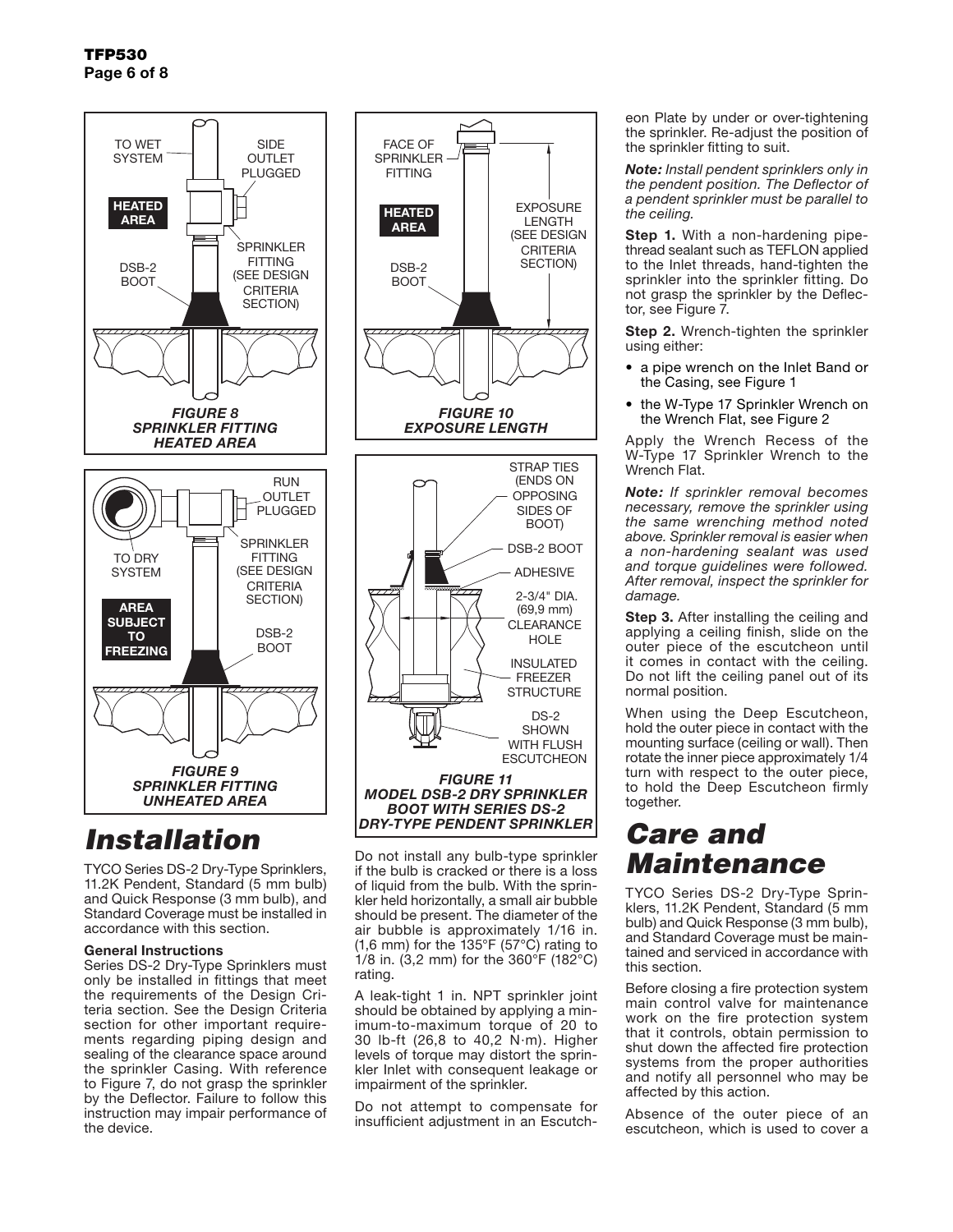clearance hole, may delay the time to sprinkler operation in a fire situation.

A Vent Hole is provided in the Bulb Seat (Figure 1) to indicate if the Dry Sprinkler is remaining dry. Evidence of leakage from the Vent Hole indicates potential leakage past the Inlet seal and the need to remove the sprinkler to determine the cause of leakage (e.g., an improper installation or an ice plug). Close the fire protection system control valve and drain the system before removing the sprinkler.

Sprinklers which are found to be leaking or exhibiting visible signs of corrosion must be replaced.

Automatic sprinklers must never be painted, plated, coated, or otherwise altered after leaving the factory. Modified sprinklers must be replaced. Sprinklers that have been exposed to corrosive products of combustion, but have not operated, should be replaced if they cannot be completely cleaned by wiping the sprinkler with a cloth or by brushing it with a soft bristle brush.

Care must be exercised to avoid damage to the sprinklers – before, during, and after installation. Sprinklers damaged by dropping, striking, wrench twist/slippage, or the like, must be replaced. Also, replace any sprinkler that has a cracked bulb or that has lost liquid from its bulb, see Installation Section.

The owner is responsible for the inspection, testing, and maintenance of their fire protection system and devices in compliance with this document, as well as with the applicable standards of the NATIONAL FIRE PROTECTION ASSOCIATION, such as NFPA 25, in addition to the standards of any other authorities having jurisdiction. Contact the installing contractor or product manufacturer with any questions.

Automatic sprinkler systems are recommended to be inspected, tested, and maintained by a qualified Inspection Service in accordance with local requirements and/or national codes.

## *Limited Warranty*

For warranty terms and conditions, visit www.tyco-fire.com.

## *Ordering Procedure*

Contact your local distributor for availability. When placing an order, indicate the full product name and part number (P/N).

## Dry-Type Sprinkler

When ordering Series DS-2 Dry-Type Sprinklers, 11.2K Pendent, Standard (5 mm bulb) and Quick Response (3 mm bulb), and Standard Coverage, specify the following information:

• SIN:

TY5255 – Standard Response TY5235 – Quick Response

• Order Length:

Dry-Type Sprinklers are furnished based upon Order Length as measured from the face of the ceiling to the face of the sprinkler fitting see Figures 2 through 5. After the measurement is taken, round it to the nearest 1/4 in. increment.

• Inlet Connections: 1 in. NPT (Standard)

ISO 7-R 1 (For information on ISO Inlet Thread Connections, contact your Johnson Controls Sales Representative.)

- Temperature Rating
- Sprinkler Finish
- Escutcheon Type and Finish, as applicable
- Part Number from Table D

## Replacement Escutcheons

Order replacement escutcheons separately.

Specify: (specify type), (specify) finish, P/N (specify):

### **Flush and Recessed**

| White Color 854902  |  |
|---------------------|--|
| Chrome Plated854912 |  |
| Brass Plated854922  |  |

### **Deep**

| Chrome Plated854812 |  |
|---------------------|--|
| Brass Plated854822  |  |

#### Sprinkler Wrench

Specify W-Type 17 Sprinkler Wrench, P/N 56-010-4-118

### Sprinkler Boot

Specify Model DSB-2 Dry Sprinkler Boot, P/N 63-000-0-002

This Part Number includes one (1) Boot, two (2) Strap Ties, and 1/3 oz of Adhesive (a quantity sufficient for installing one boot).